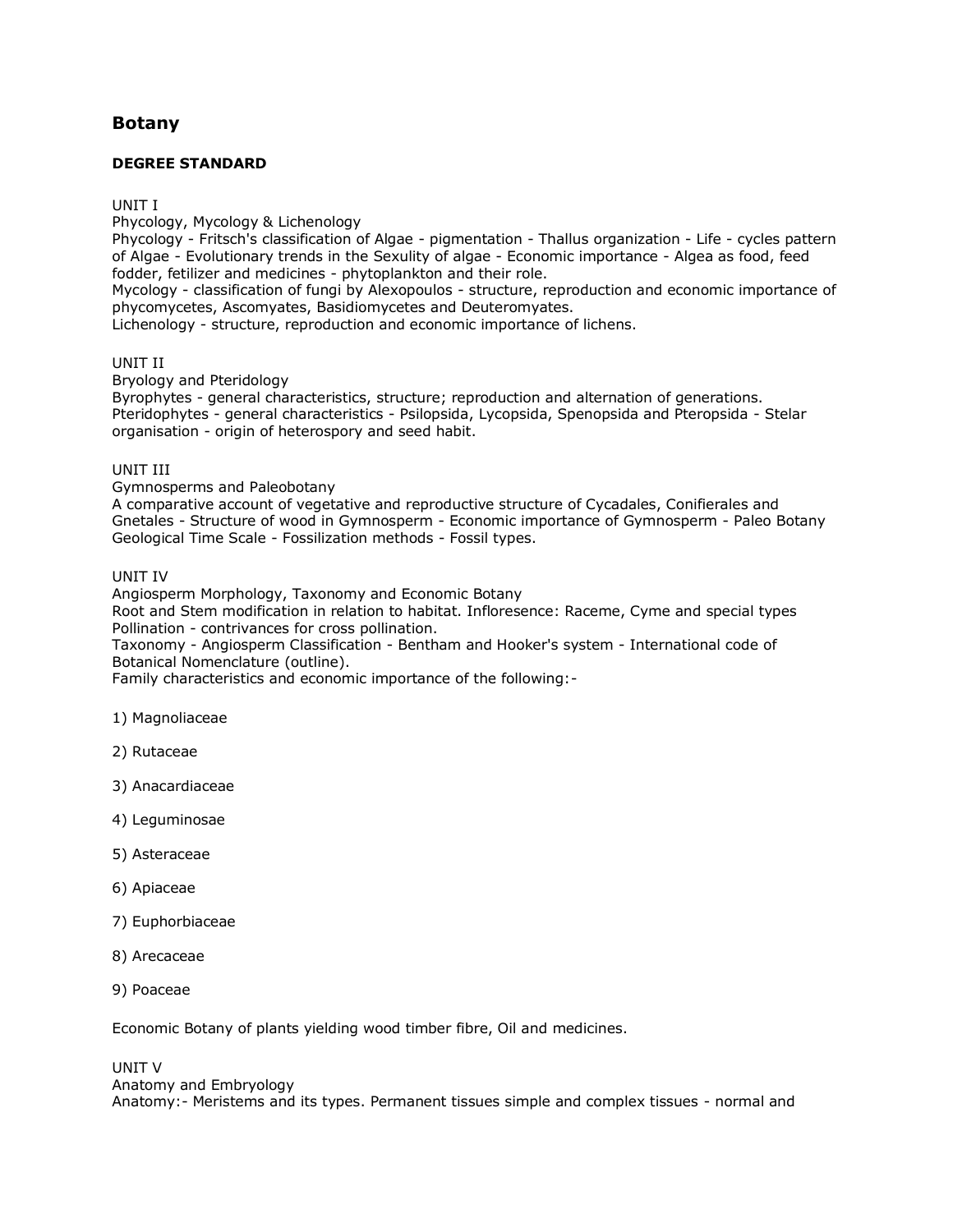abnormal secondary thickening

Embryology:- Micro sporogenesis, Megasporogenesis - types of embryo sacs (Mono-bi-and tetrasparic). Double fertilization and Triple fusion, Types of endosperm - Embrys development in Dicots and Monocots. Apomixis and Polyembryony Culture techniques - anther and embryo.

# UNIT VI

General Microbiology and Plant Pathology

Morphology, reproduction and economic importance of Bacteria. Viruses - Bacteriephages, cyanophages, Mycophages. Their general structure and multiplication. Mycoplagma - structure. Fermentation and antibiotic production.

Plant Pathology:- Name of the causative organism, etiology and control measures of the following plant diseases:-

1) Paddy Blast

2) Cotton wilt

3) Citrus canker

- 4) Powdery mildew
- 5) Red rot of sugarcane
- 6) Little leaf of Brinjal
- 7) Bunchy Top of Banana
- 8) Early and late Blights of Potato
- 9) Rust and smut diseases.

# UNIT VII

Physiology, Biochemistry and Biophysics

Physiology:- Water relations of plants - absorption and tanslocation of water and minerals - mineral nutrition - Photosynthesis, Photochemical reactions and carbon fixation pathways - Respiratory metabolism - aerobic and anearobis. Enzymes - Role as biocatalysts - Nitrogen Metabolism - Nitrogen cycle - Nitrogen fixation - Nitrate reduction. Plant growth substances chemical nature and physiological functions of auxins, gibberellins, cytokinins, ethylene and abscissic acid. Biochemistry and Biophysics

Biopolymers:- A brief account of Carbohydrates, lipids,Proteins and nucleic acids and their monomers. An elementary account of thermodynamic - defination of energy - structure and role of ATP.

# UNIT VIII

Cytology, Genetics and Evolution

Cytology:- Organization of procaryotic and enkaryotic cells. Cell organells - structure and function. Chromosomes - morphology structure and role. Cell division - Mitosis and Meiosis.

Genetics:- Medelism - Interaction of factors - linkage and crossing over, multiple, alleles, mutation, structure replication and role of nucleic acids.

Evolution:- Origin of life: Theories of evolution Darwin - Lamarck and de Vries.

# UNIT IX

Ecology, Environment and Conservation Biology

Ecology:- Ecosystem concept - plant communities - Hydrophytes, Xerophytes, Mangroves. Plant sucession primary and secondary - climax formation.

Environment:- Pollution of water, air and land, Garbage disposal, Environmental Protection Agencies, Pollution monitoring and control.